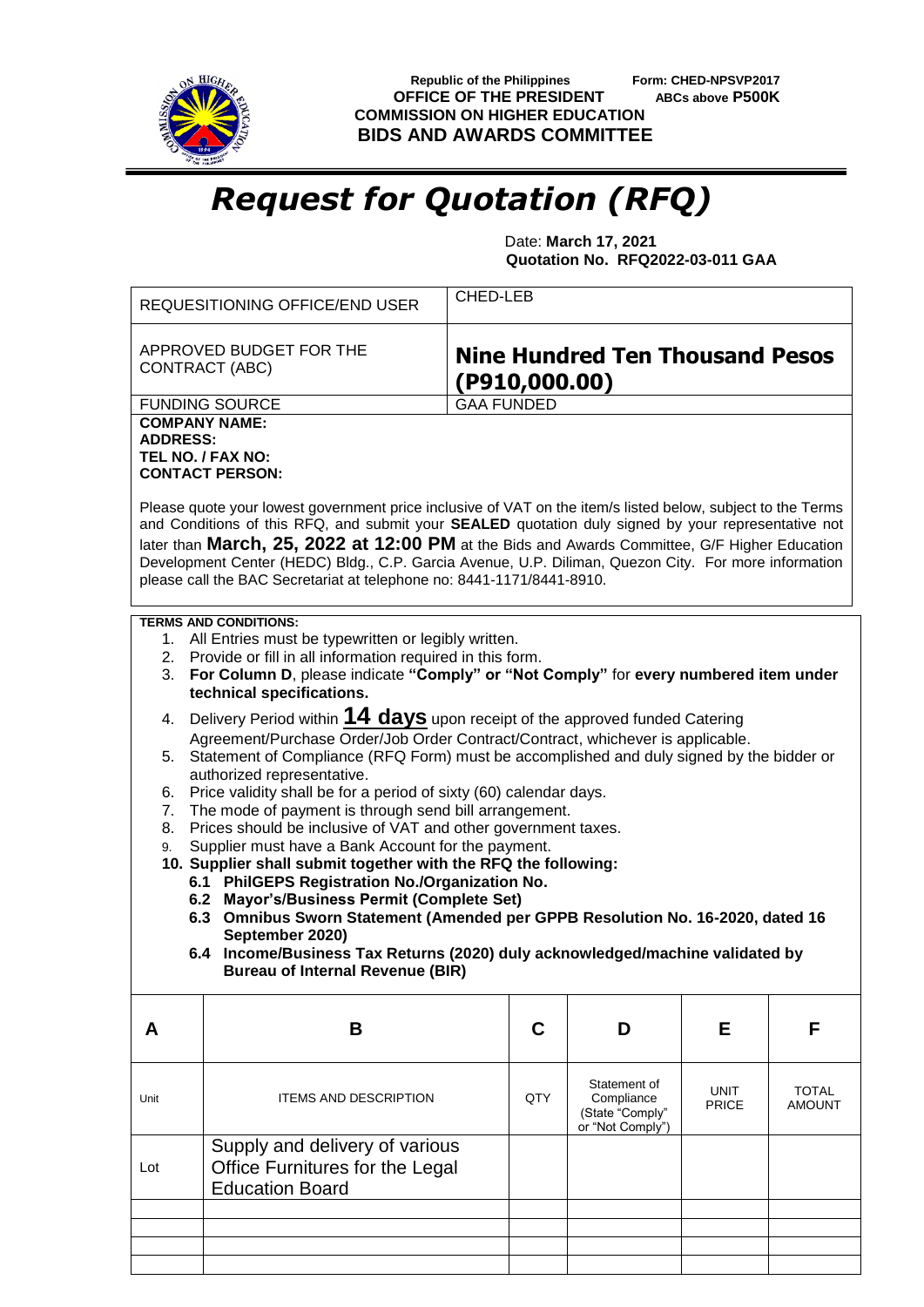| <b>Technical Specifications:</b>         |  |  |
|------------------------------------------|--|--|
| 1. Place of delivery: G/F,               |  |  |
| <b>Philippine Red Cross</b>              |  |  |
| Building, C.P. Garcia                    |  |  |
| Avenue, UP Diliman,                      |  |  |
| Quezon City                              |  |  |
|                                          |  |  |
| 2. Executive Table                       |  |  |
| Qty: Three (3)                           |  |  |
| Measurements:                            |  |  |
| Table Top: Bullnose, 3cm thick,          |  |  |
| <b>Light Gray</b>                        |  |  |
| Metal Legs: Powder Coated, Light         |  |  |
| Gray, Beige with 3 Drawer Mobile         |  |  |
| Pedestal                                 |  |  |
| Main Table: W120cm x D70cm x             |  |  |
|                                          |  |  |
| <b>H75 cm</b>                            |  |  |
|                                          |  |  |
|                                          |  |  |
| <b>Table for Consultation Area</b><br>3. |  |  |
| Qty: One (1)                             |  |  |
| Measurements:                            |  |  |
| Size: W120cm x D60cm x H75cm             |  |  |
| Color: Light Gray Wood                   |  |  |
| Top/Powder coated                        |  |  |
| <b>Steel Black Legs</b>                  |  |  |
|                                          |  |  |
| 4. Table for Consultation Area           |  |  |
| Qty: Two (2)                             |  |  |
| <b>Measurements</b>                      |  |  |
| Size: W160 cm x D60cm x H75cm            |  |  |
| Color: Light Gray Wood                   |  |  |
| Top/Powder coated                        |  |  |
| <b>Steel Black Legs</b>                  |  |  |
|                                          |  |  |
| 5. Commissioner's Table                  |  |  |
| Qty: One (1)                             |  |  |
| Measurements:                            |  |  |
| Size: W180cm x D80cm x H75cm             |  |  |
| 5cm Thick laminated board table          |  |  |
|                                          |  |  |
| top with mobile pedestal and side        |  |  |
| table                                    |  |  |
|                                          |  |  |
| 6. Center Table                          |  |  |
|                                          |  |  |
| Qty: One(1)                              |  |  |
|                                          |  |  |
| Measurements:                            |  |  |
|                                          |  |  |
| Oval Shape: 70*40cm                      |  |  |
| 6mm tempered smoke glass                 |  |  |
| Color: Silver crisscross metal legs      |  |  |
|                                          |  |  |
|                                          |  |  |
|                                          |  |  |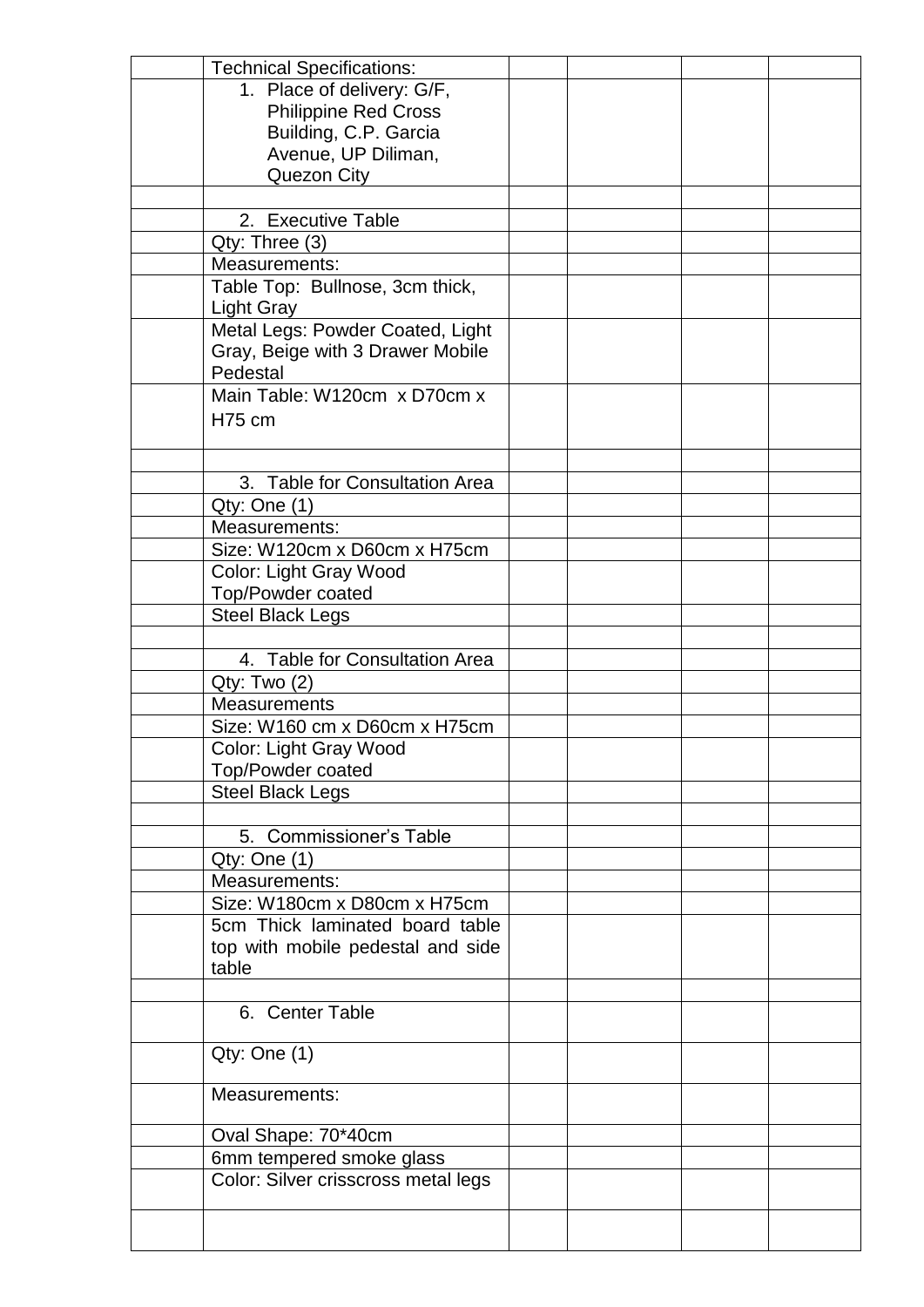| 7. Chairs for Staff and                                                                                                                          |  |  |
|--------------------------------------------------------------------------------------------------------------------------------------------------|--|--|
| <b>Reception Area</b>                                                                                                                            |  |  |
| Qty: Twenty six (26)                                                                                                                             |  |  |
| <b>Midback Mesh Chair</b>                                                                                                                        |  |  |
| <b>Spacious Seatrest</b>                                                                                                                         |  |  |
| Heavy Duty Mesh w/ full Back<br>Support                                                                                                          |  |  |
| <b>Wide Chrome Starbase</b>                                                                                                                      |  |  |
|                                                                                                                                                  |  |  |
| 8. Chairs for Chief Legal,<br><b>Board</b><br>Executive Officer,<br>Sec., Chief Regulatory<br>Chief<br>Reinforcement,<br><b>Student Services</b> |  |  |
| Qty: Three (3)                                                                                                                                   |  |  |
| <b>Executive Mesh Chair</b>                                                                                                                      |  |  |
|                                                                                                                                                  |  |  |
| With Adjustable & Pivot Headrest                                                                                                                 |  |  |
| <b>Spacious Seatrest</b>                                                                                                                         |  |  |
| Heavy Duty Mesh w/ Lumbar<br>Support                                                                                                             |  |  |
| <b>Wide Chrome Starbase</b>                                                                                                                      |  |  |
|                                                                                                                                                  |  |  |
| 9. Visitor Chair for<br><b>Consultation Area</b>                                                                                                 |  |  |
| Qty: Four (4)                                                                                                                                    |  |  |
| Cantelever legged visitor's Chair                                                                                                                |  |  |
| <b>Thick Cushion</b>                                                                                                                             |  |  |
| <b>Heavy Duty Metal Legs</b>                                                                                                                     |  |  |
|                                                                                                                                                  |  |  |
| 10. Gang Chair                                                                                                                                   |  |  |
| Qty: Three (3)                                                                                                                                   |  |  |
| 3 seater                                                                                                                                         |  |  |
| Color; Gray                                                                                                                                      |  |  |
| Size: W168 x D43 x H80cm                                                                                                                         |  |  |
|                                                                                                                                                  |  |  |
| 11. Gang Chair                                                                                                                                   |  |  |
| Qty: One (1)                                                                                                                                     |  |  |
| 5 Seater                                                                                                                                         |  |  |
| Color: Gray                                                                                                                                      |  |  |
| Size: W225 x D43 x H80cm                                                                                                                         |  |  |
|                                                                                                                                                  |  |  |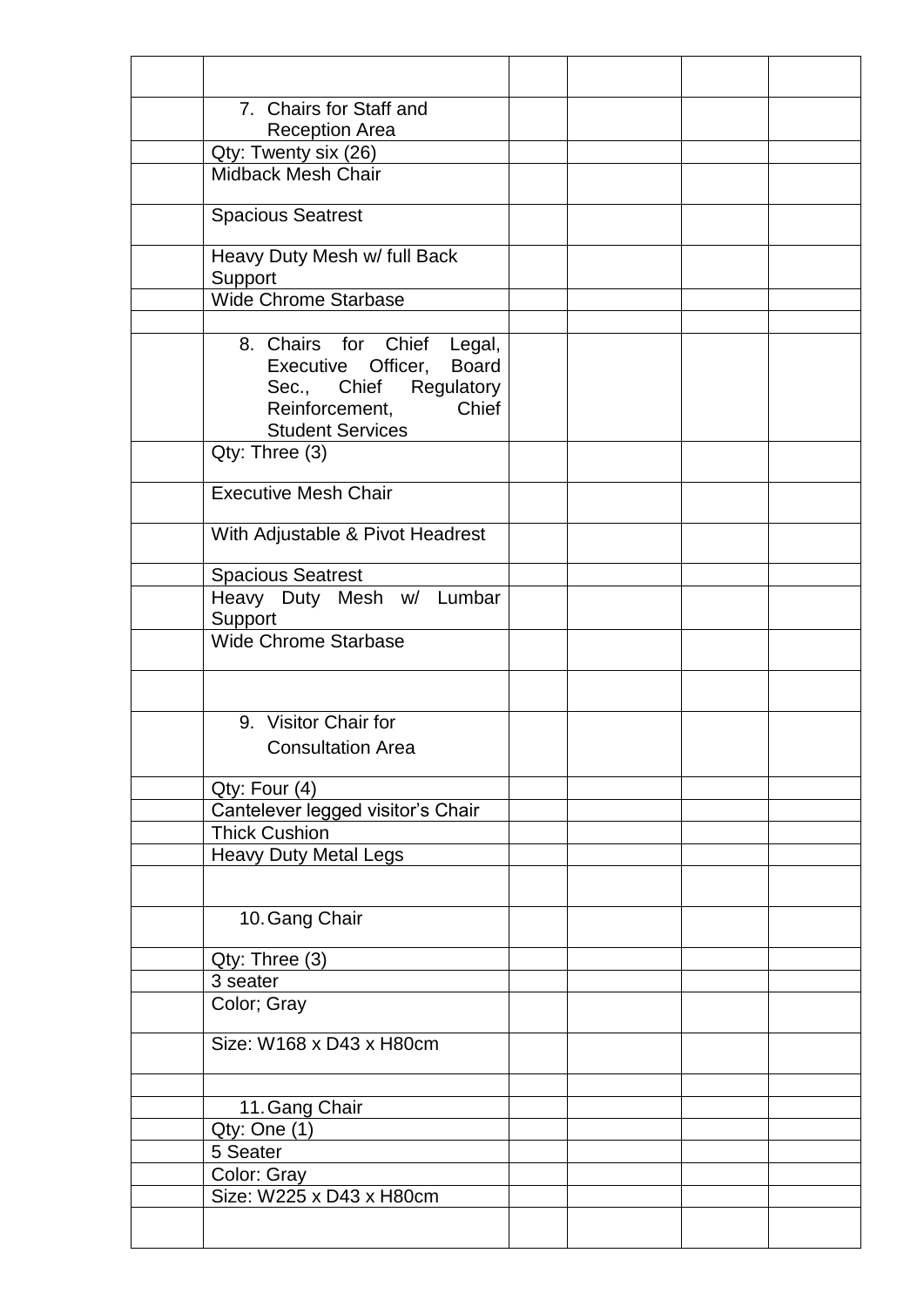| 12. Reception Counter                |  |  |
|--------------------------------------|--|--|
| Qty: One (1)                         |  |  |
| Measurements:                        |  |  |
| <b>Laminated Board</b>               |  |  |
| Size: W250cm x D60cm x H110cm        |  |  |
|                                      |  |  |
| Color: Beige with dark brown lining  |  |  |
|                                      |  |  |
| 13. Conference Table                 |  |  |
| Qty: One (1)                         |  |  |
| Measurements:                        |  |  |
| <b>Laminated Board</b>               |  |  |
| Re-arrangeable tables                |  |  |
| Size: W620cm x D60cm x H75cm         |  |  |
| Color: Maple                         |  |  |
|                                      |  |  |
| 14. Chairs for Conference Area       |  |  |
|                                      |  |  |
| Qty: Nineteen (19)                   |  |  |
| <b>Clerical Mesh Chair</b>           |  |  |
| <b>Spacious Seatrest</b>             |  |  |
| Heavy Duty mesh                      |  |  |
| With Full back support               |  |  |
| <b>Wide Chrome Starbase</b>          |  |  |
|                                      |  |  |
| 15. Sofa for waiting area            |  |  |
| Qty: Two (2)<br>3 seater leatherette |  |  |
| Color: Silver                        |  |  |
| <b>Round Metal legs</b>              |  |  |
| Frame in Thick Cushion               |  |  |
|                                      |  |  |
| 16. Mobile Pedestal                  |  |  |
| Qty: Twenty Four (24)                |  |  |
| 3 Layer drawer                       |  |  |
| Front Caster With Lock               |  |  |
| Color: Beige or Light Grey           |  |  |
|                                      |  |  |
|                                      |  |  |
|                                      |  |  |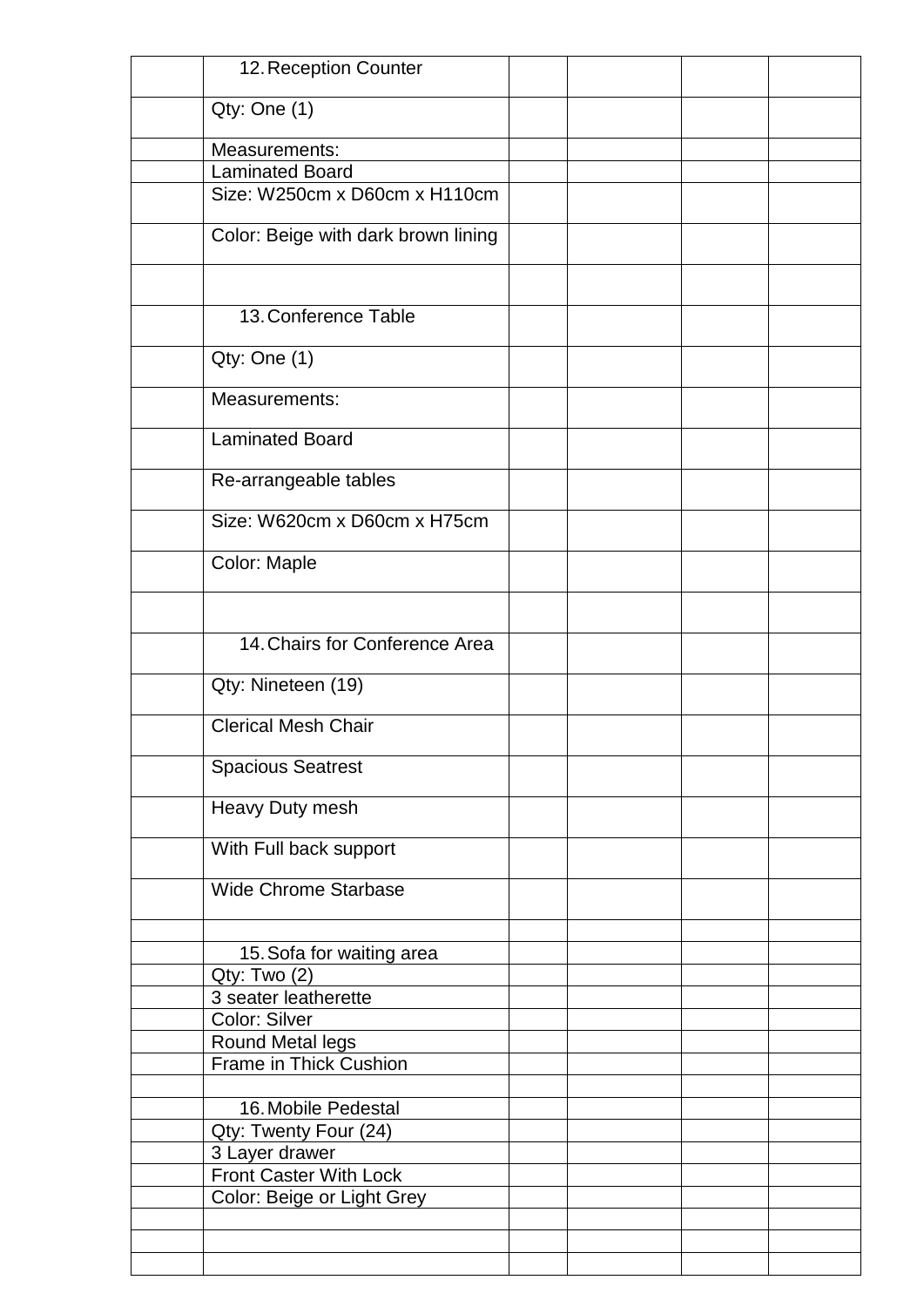| 17. Dining Table for Pantry             |  |  |
|-----------------------------------------|--|--|
| Area                                    |  |  |
| Qty: Two (2)                            |  |  |
| 6 seater w/ chairs                      |  |  |
| Glass top                               |  |  |
|                                         |  |  |
| 18. Heavy Duty Steel Racks              |  |  |
| Qty: Five (5)                           |  |  |
| Adjustable 5 Layer Metal Shelves        |  |  |
| Measurements: W90cm x D45cm<br>x H183cm |  |  |
| <b>Boltless</b>                         |  |  |
| <b>Hammertone Finish</b>                |  |  |
| 1mm thickness                           |  |  |
| Up to 150kg per layer                   |  |  |
|                                         |  |  |
| 19. Heavy Duty Wooden Racks             |  |  |
| Qty: Three (3)                          |  |  |
| 5 Layer Wooden Shelves                  |  |  |
| Measurements: W90cm x D45cm<br>x 183cm  |  |  |
| Laminate Finish                         |  |  |
| 18mm thickness board                    |  |  |
| Up to 150kg per layer                   |  |  |
|                                         |  |  |
| 20. Heavy Duty wooden Racks             |  |  |
| Qty: One (1)                            |  |  |
| Adjustable 5 layer wooden<br>shelves    |  |  |
| Laminate finish                         |  |  |
| With Swing Door                         |  |  |
| 18mm thickness board                    |  |  |
| Up to 150kg per layer                   |  |  |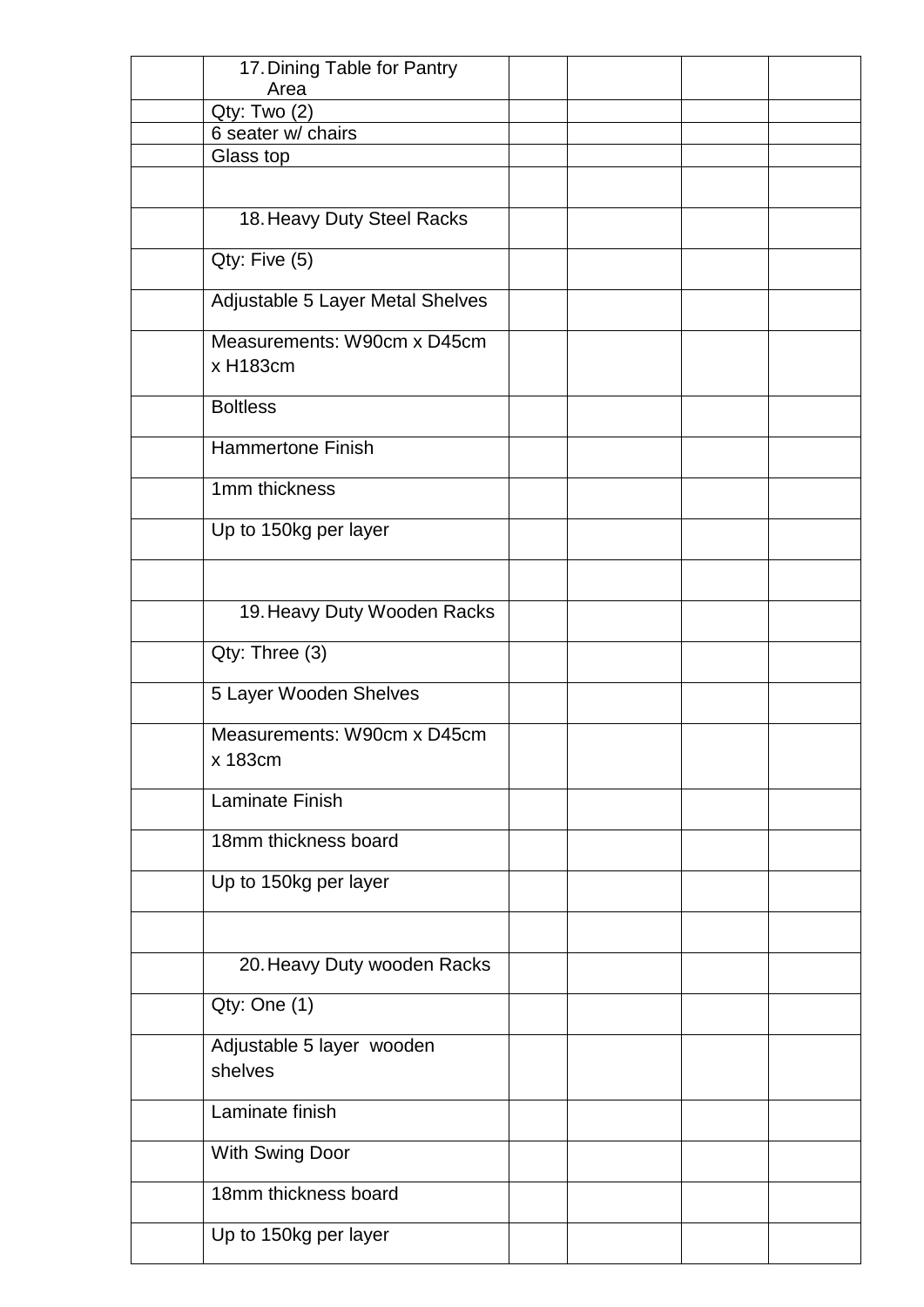| Measurements: W90cm x D45cm<br>x H183cm                                                                  |  |  |
|----------------------------------------------------------------------------------------------------------|--|--|
|                                                                                                          |  |  |
| 21. Heavy High Back Executive<br>Chair                                                                   |  |  |
| Qty: Five (5)                                                                                            |  |  |
| With tilting mechanism                                                                                   |  |  |
| Up to 200kg body weight capacity                                                                         |  |  |
| Aluminum starbase                                                                                        |  |  |
| Ergonomic chair                                                                                          |  |  |
| 360 degree swivel chair                                                                                  |  |  |
|                                                                                                          |  |  |
| 22. Filing Cabinet                                                                                       |  |  |
| Qty: Five (5)                                                                                            |  |  |
| 1 hanging bar in per drawer                                                                              |  |  |
| Central Lock with keys                                                                                   |  |  |
| With Anti-tilt mechanism                                                                                 |  |  |
| 3 sections slide rails                                                                                   |  |  |
| Electrostatic powder coated                                                                              |  |  |
| Gauge 2                                                                                                  |  |  |
| Provide brochures for the items<br>being offered                                                         |  |  |
| PLEASE DOWNLOAD THE<br>ATTACHED<br><b>ASSOCIATED</b><br>COMPONENT (REQUEST FOR<br><b>QUOTATION FORM)</b> |  |  |
| Mode of Payment: Send Bill                                                                               |  |  |
|                                                                                                          |  |  |

*Request for Quotation No.* **RFQ2022-03-011 GAA**

After having carefully read and accepted your General Conditions, I/We quote you on the item/s at prices note above.

> \_\_\_\_\_\_\_\_\_\_\_\_\_\_\_\_\_\_\_\_\_\_\_\_\_\_\_\_\_\_\_\_\_\_\_ Signature over Printed Name / Date

Quotations shall be compared and evaluated on the basis of the following criteria: